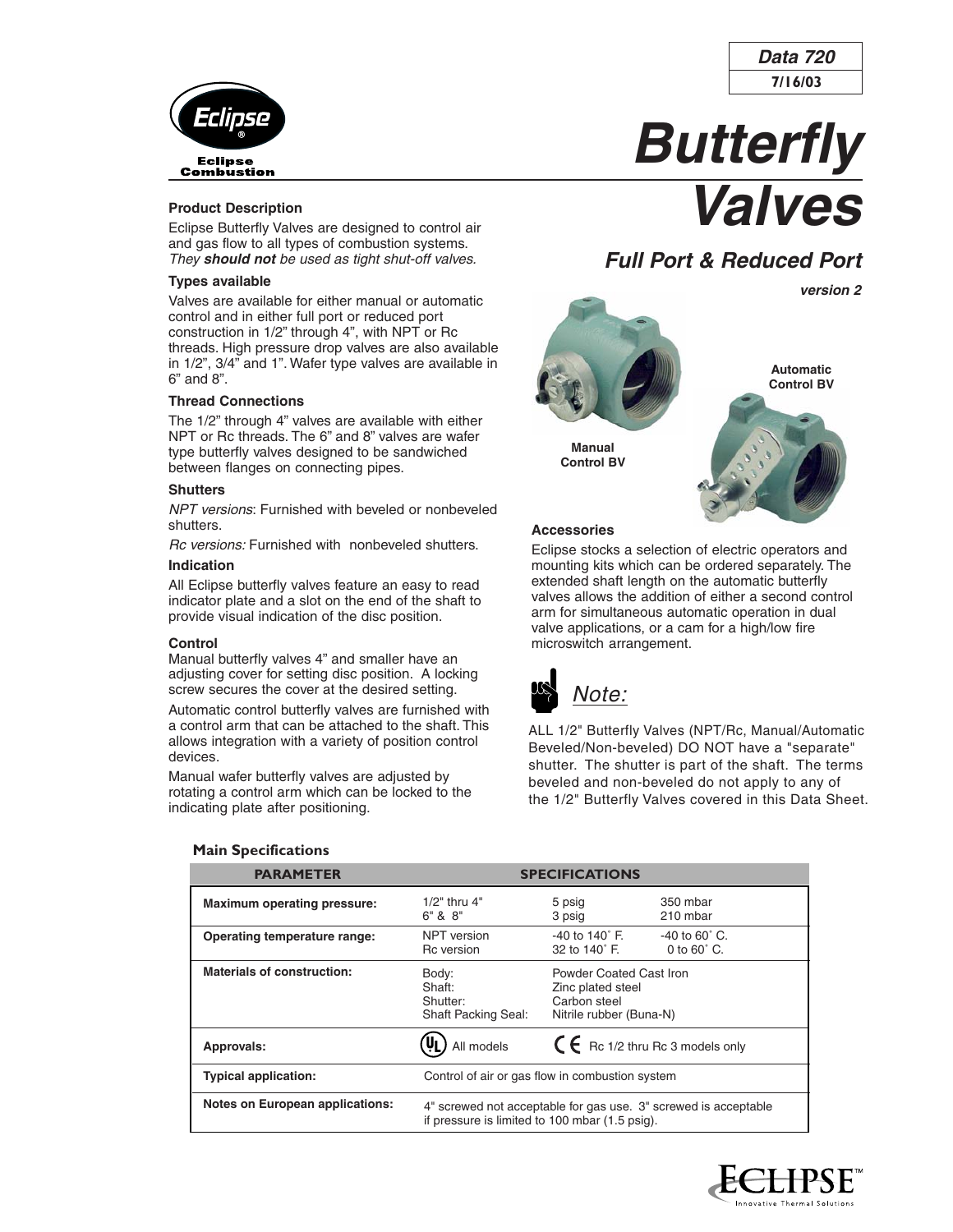#### **NPT Model Selection and Capacities**

|                           |                          |                                 | <b>Full Port Valves</b>                |           |                   |                                     |                                 |           | <b>Reduced Port Valves</b>      |           |
|---------------------------|--------------------------|---------------------------------|----------------------------------------|-----------|-------------------|-------------------------------------|---------------------------------|-----------|---------------------------------|-----------|
|                           |                          | Manual                          |                                        | Automatic |                   |                                     | Manual                          |           | Automatic                       |           |
| <b>NPT</b><br><b>Size</b> |                          | Beveled shutter<br>75° rotation | <b>Beveled shutter</b><br>75° rotation |           |                   | Nonbeveled shutter<br>360° rotation | Beveled shutter<br>75° rotation |           | Beveled shutter<br>75° rotation |           |
|                           | Catalog<br><b>Number</b> | <b>Item Code</b>                | Catalog<br><b>Number</b>               | Item Code | Catalog<br>Number | Item Code                           | Catalog<br><b>Number</b>        | Item Code | Catalog<br><b>Number</b>        | Item Code |
| 1/2"                      | 102BV-B                  | 501238                          | --------                               | --------  | 2BV-A             | 501239                              | --------                        | --------  | --------                        | --------  |
| 3/4"                      | 103BV-B                  | 501215                          | 3BV-AB                                 | 501223    | 3BV-A             | 501200                              | --------                        | --------  | --------                        | --------  |
| 4 H                       | 104BV-B                  | 501216                          | 4BV-AB                                 | 501224    | 4BV-A             | 501201                              | 104BV-RB                        | 501208    | 4BV-ARB                         | 501231    |
| 1-1/4"                    | 105BV-B                  | 501217                          | 5BV-AB                                 | 501225    | 5BV-A             | 501202                              | 105BV-RB                        | 501209    | 5BV-ARB                         | 501232    |
| 1-1/2"                    | 106BV-B                  | 501218                          | 6BV-AB                                 | 501226    | 6BV-A             | 501203                              | 106BV-RB                        | 501210    | 6BV-ARB                         | 501233    |
| 2"                        | 108BV-B                  | 501219                          | 8BV-AB                                 | 501227    | 8BV-A             | 501204                              | 108BV-RB                        | 501211    | 8BV-ARB                         | 501234    |
| $2 - 1/2"$                | 110BV-B                  | 501220                          | 10BV-AB                                | 501228    | 10BV-A            | 501205                              | 110BV-RB                        | 501212    | 10BV-ARB                        | 501235    |
| 3"                        | 112BV-B                  | 501221                          | 12BV-AB                                | 501229    | 12BV-A            | 501206                              | 112BV-RB                        | 501213    | 12BV-ARB                        | 501236    |
| 4"                        | 116BV-B                  | 501222                          | 16BV-AB                                | 501230    | 16BV-A            | 501207                              | 116BV-RB                        | 501214    | 16BV-ARB                        | 501237    |
| 6" wafer                  | 124BV-B                  | 500915                          | 24BV-AB                                | 500998    | --------          | --------                            | 124BV-RB                        | 500690    | 24BV-ARB                        | 500975    |
| 8" wafer                  | 132BV-B                  | 500913                          | 32BV-AB                                | 500999    | --------          | --------                            | 132BV-RB                        | 500691    | 32BV-ARB                        | 500976    |

| <b>High Pressure Drop Valve</b> |                    |           |                    |                  |  |  |  |  |  |
|---------------------------------|--------------------|-----------|--------------------|------------------|--|--|--|--|--|
|                                 | Manual             |           | Automatic          |                  |  |  |  |  |  |
|                                 | Nonbeveled shutter |           | Nonbeveled shutter |                  |  |  |  |  |  |
| <b>NPT</b>                      | 90° rotation       |           | 360° rotation      |                  |  |  |  |  |  |
| <b>Size</b>                     | Catalog            | Item Code | Catalog            | <b>Item Code</b> |  |  |  |  |  |
|                                 | Number             |           | Number             |                  |  |  |  |  |  |
| 1/2"                            | 402BV-HD           | 100129    | 402BV-AHD          | 100130           |  |  |  |  |  |
| 3/4"                            | 403BV-HD           | 100133    | 403BV-AHD          | 100134           |  |  |  |  |  |
| $4^{\circ}$                     | 404BV-HD           | 100119    | 404BV-AHD          | 100123           |  |  |  |  |  |

lote: Wafer Butterfly Valves are not threaded. For dimensional information, see page 6.

# **Multifactors for gases other than air**

|                    |      | Gas - Sp. Gr.   Natural - .6   Propane - 1.5   Butane - 2.0 |  |
|--------------------|------|-------------------------------------------------------------|--|
| <b>Multifactor</b> | 1.29 |                                                             |  |

|                 |                                                |         |                                       |         |         | <b>Full Port</b> |         |         |         |         |  |
|-----------------|------------------------------------------------|---------|---------------------------------------|---------|---------|------------------|---------|---------|---------|---------|--|
| <b>NPT Size</b> | <b>Flow Coefficient</b><br><b>Cv-Full Open</b> |         | Capacity scfh air - "wc pressure drop |         |         |                  |         |         |         |         |  |
|                 |                                                | 0.5     | 0.75                                  |         | 1.5     | $\mathbf{2}$     | 3       | 4       | 6       | 8       |  |
| 1/2"            | 5.5                                            | 173     | 212                                   | 244     | 299     | 345              | 422     | 487     | 595     | 685     |  |
| 3/4"            | 15.9                                           | 500     | 612                                   | 706     | 865     | 998              | 1,221   | 1,408   | 1,720   | 1,982   |  |
| 1"              | 29.7                                           | 933     | 1,143                                 | 1,319   | 1,615   | 1,864            | 2,280   | 2,630   | 3,213   | 3,702   |  |
| $1 - 1/4"$      | 65.9                                           | 2,071   | 2,536                                 | 2,927   | 3,583   | 4,135            | 5,059   | 5,835   | 7,129   | 8,213   |  |
| $1 - 1/2"$      | 111.0                                          | 3,489   | 4,272                                 | 4,931   | 6,036   | 6,965            | 8,521   | 9,828   | 12,009  | 13,834  |  |
| 2"              | 180.0                                          | 5,657   | 6,927                                 | 7,996   | 9,788   | 11,295           | 13,818  | 15,937  | 19,473  | 22,433  |  |
| $2 - 1/2"$      | 322.0                                          | 10,121  | 12,391                                | 14,304  | 17,509  | 20,206           | 24.719  | 28,510  | 34,836  | 40,131  |  |
| 3"              | 457.0                                          | 14,364  | 17,587                                | 20,301  | 24,850  | 28,677           | 35,082  | 40,462  | 49,441  | 56,956  |  |
| 4"              | 819.0                                          | 25,741  | 31,517                                | 36,383  | 44,534  | 51,394           | 62,871  | 72,513  | 88,604  | 102,072 |  |
| 6" wafer        | 2600.0                                         | 81,718  | 100,055                               | 115,501 | 141,377 | 163,154          | 199,591 | 230,201 | 281,283 | 324,039 |  |
| 8" wafer        | 4200.0                                         | 132.007 | 161.628                               | 186.578 | 228.379 | 263.557          | 322,417 | 371.864 | 454.380 | 523,448 |  |

|                 |                                                |        |        |        |        | <b>Reduced Port</b>                   |        |        |        |        |
|-----------------|------------------------------------------------|--------|--------|--------|--------|---------------------------------------|--------|--------|--------|--------|
| <b>NPT Size</b> | <b>Flow Coefficient</b><br><b>Cv-Full Open</b> |        |        |        |        | Capacity scfh air - "wc pressure drop |        |        |        |        |
|                 |                                                | 0.5    | 0.75   |        | 1.5    | 2                                     | 3      | 4      | 6      | 8      |
| 1"              | 14.1                                           | 443    | 543    | 626    | 767    | 885                                   | 1.082  | 1,248  | 1,525  | 1,757  |
| $1 - 1/4"$      | 22.8                                           | 717    | 877    | 1.013  | 1.240  | 1,431                                 | 1.750  | 2,019  | 2,467  | 2,842  |
| $1 - 1/2"$      | 31.4                                           | 987    | 1.208  | 1.395  | 1,707  | 1.970                                 | 2.410  | 2.780  | 3,397  | 3,913  |
| 2"              | 62.7                                           | ,971   | 2.413  | 2,785  | 3,409  | 3,935                                 | 4,813  | 5,551  | 6,783  | 7,814  |
| $2 - 1/2"$      | 87.9                                           | 2.763  | 3,383  | 3.905  | 4.780  | 5,516                                 | 6.748  | 7.783  | 9.510  | 10,955 |
| 3"              | 149.0                                          | 4,683  | 5,734  | 6,619  | 8,102  | 9,350                                 | 11,438 | 13,192 | 16,120 | 18,570 |
| 4"              | 244.0                                          | 7.669  | 9,390  | 10,839 | 13.268 | 15,311                                | 18,731 | 21,604 | 26,397 | 30.410 |
| 6" wafer        | 553.0                                          | 17.381 | 21.281 | 24.566 | 30.070 | 34.702                                | 42.452 | 48.962 | 59.827 | 68.921 |
| 8" wafer        | 721.5                                          | 22,677 | 27,765 | 32,051 | 39,232 | 45.275                                | 55,387 | 63,881 | 78,056 | 89,921 |

|                 |                                                |                                        |      |     |     | <b>High Pressure Drop</b> |     |     |     |     |  |
|-----------------|------------------------------------------------|----------------------------------------|------|-----|-----|---------------------------|-----|-----|-----|-----|--|
| <b>NPT Size</b> | <b>Flow Coefficient</b><br><b>Cv-Full Open</b> | Capacity scfh air - "wc pressure drop" |      |     |     |                           |     |     |     |     |  |
|                 |                                                | 0.5                                    | 0.75 |     | 1.5 |                           | 3   | 4   | 6   |     |  |
| 1/2"            | 2.7                                            | 85                                     | 104  | 120 | 147 | 169                       | 207 | 239 | 292 | 337 |  |
| 3/4"            | 3.2                                            | 101                                    | 123  | 142 | 174 | 201                       | 246 | 283 | 346 | 399 |  |
| 411             | 4.2                                            | 132                                    | 162  | 187 | 228 | 264                       | 322 | 372 | 454 | 523 |  |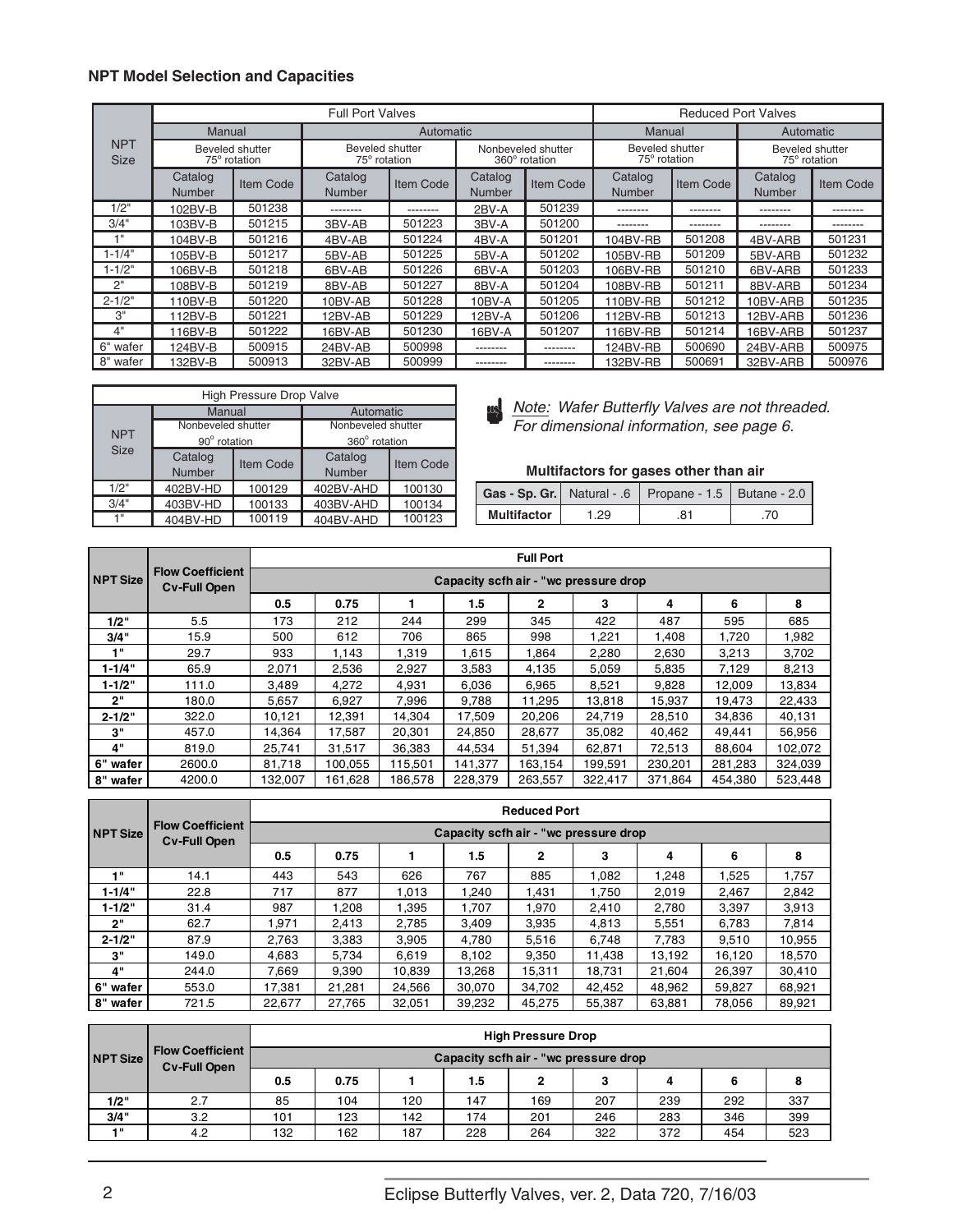# **Dimensions, Manual Valves with NPT threads**

|                           |                          | <b>FULL PORT</b><br><b>Beveled shutter</b><br>75° rotation |                              |                          | <b>REDUCED PORT</b><br><b>Beveled shutter</b><br>75° rotation |                              | <b>HIGH PRESSURE DROP</b><br>90° rotation |                                       | <b>Dimensions, inches</b>    |      |      |      |      |
|---------------------------|--------------------------|------------------------------------------------------------|------------------------------|--------------------------|---------------------------------------------------------------|------------------------------|-------------------------------------------|---------------------------------------|------------------------------|------|------|------|------|
| <b>NPT</b><br><b>Size</b> | Catalog<br><b>Number</b> | Item<br>Code                                               | <b>BORE</b><br><b>Inches</b> | Catalog<br><b>Number</b> | Item<br>Code                                                  | <b>BORE</b><br><b>Inches</b> | Catalog<br><b>Number</b>                  | Item<br>Code                          | <b>BORE</b><br><b>Inches</b> | A    | B    | C    | D    |
| 1/2                       | 102BV-B                  | 501238                                                     | 0.61                         |                          |                                                               | $\sim$                       | 402BV-HD                                  | 100129                                | 0.44                         | 3.00 | 3.05 | 2.05 | 1.19 |
| 3/4                       | 103BV-B                  | 501215                                                     | 0.87                         |                          |                                                               |                              | 403BV-HD                                  | 100133                                | 0.55                         | 3.00 | 3.07 | 2.07 | 1.06 |
| 1                         | 104BV-B                  | 501216                                                     | 1.10                         | 104BV-RB                 | 501208                                                        | 0.87                         | 404BV-HD                                  | 100119                                | $2 \times 0.44$              | 2.87 | 3.33 | 2.14 | 1.31 |
| $1 - 1/4$                 | 105BV-B                  | 501217                                                     | 3.12                         | 105BV-RB                 | 501209                                                        | 1.02                         |                                           |                                       |                              | 3.12 | 3.58 | 2.26 | 1.50 |
| $1 - 1/2$                 | 106BV-B                  | 501218                                                     | 1.46                         | 106BV-RB                 | 501210                                                        | 1.18                         |                                           |                                       |                              | 3.12 | 3.82 | 2.38 | 1.63 |
| $\overline{2}$            | 108BV-B                  | 501219                                                     | 2.13                         | 108BV-RB                 | 501211                                                        | 1.53                         |                                           |                                       |                              | 3.12 | 4.45 | 2.70 | 1.94 |
| $2 - 1/2$                 | 110BV-B                  | 501220                                                     | 2.64                         | 110BV-RB                 | 501212                                                        | 1.77                         |                                           |                                       |                              | 3.87 | 5.09 | 3.09 | 2.25 |
| 3                         | 112BV-B                  | 501221                                                     | 3.23                         | 112BV-RB                 | 501213                                                        | 2.24                         |                                           |                                       |                              | 3.87 | 5.58 | 3.33 | 2.50 |
| 4                         | 116BV-B                  | 501222                                                     | 4.17                         | 116BV-RB                 | 501214                                                        | 2.80                         |                                           |                                       |                              | 5.00 | 6.65 | 3.84 | 3.06 |
|                           |                          | Ų                                                          | 2.37                         | Ų<br>$\ominus$           |                                                               |                              |                                           | $\triangleleft$ BORE $\triangleright$ |                              |      |      |      |      |

A <del>c</del>

B

Dim: inches

# **Dimensions, Automatic Valves with NPT threads**

|                           | <b>Beveled shutter</b><br>75° rotation |              | <b>FULL PORT</b><br>  Nonbeveled shutter | 360° rotation       |                                 |                | <b>REDUCED PORT</b><br><b>Beveled shutter</b><br>75° rotation |                    | <b>HIGH PRESSURE DROP</b> | 360° rotation                   |                                        |                    | <b>Dimensions, inches</b> |                         |      |
|---------------------------|----------------------------------------|--------------|------------------------------------------|---------------------|---------------------------------|----------------|---------------------------------------------------------------|--------------------|---------------------------|---------------------------------|----------------------------------------|--------------------|---------------------------|-------------------------|------|
| <b>NPT</b><br><b>Size</b> | Catalog<br>No.                         | Item<br>Code | Catalog<br>No.                           | Item<br>Code        | <b>BORE</b><br>In.              | Catalog<br>No. | Item<br>Code                                                  | <b>BORE</b><br>In. | Catalog<br><b>Number</b>  | Item<br>Code                    | <b>BORE</b><br>In.                     | A                  | B                         | C                       | D    |
| 1/2                       | 2BV-AB                                 | 501239       | $\sim$                                   |                     | 0.61                            |                |                                                               | $\mathbf{r}$       | 402BV-AHD 100130          |                                 | 0.44                                   | 3.00               | 3.66                      | 2.66                    | 1.19 |
| 3/4                       | 3BV-AB                                 | 501223       | 3BV-A                                    | 501200              | 0.87                            |                |                                                               |                    | 403BV-AHD 100134          |                                 | 0.55                                   | 3.00               | 3.60                      | 2.60                    | 1.06 |
| 1                         | 4BV-AB                                 | 501224       | 4BV-A                                    | 501201              | 1.10                            | 4BV-ARB        | 501231                                                        | 0.87               | 404BV-AHD 100123 2 x 0.44 |                                 |                                        | 12.87              | 3.90                      | $2.78$   1.31           |      |
| $1 - 1/4$                 | 5BV-AB                                 | 501225       | 5BV-A                                    | 501202              | 1.46                            | 5BV-ARB        | 501232                                                        | 1.02               |                           |                                 |                                        | 3.12               | 4.22                      | 2.90                    | 1.50 |
| $1 - 1/2$                 | 6BV-AB                                 | 501226       | 6BV-A                                    | 501203              | 1.65                            | 6BV-ARB        | 501233                                                        | 1.18               |                           |                                 |                                        | 3.12               | 4.47                      | $3.03$   1.63           |      |
| $\overline{c}$            | 8BV-AB                                 | 501227       | 8BV-A                                    | 501204              | 2.13                            | 8BV-ARB        | 501234                                                        | 1.54               |                           |                                 |                                        | 3.12               | 5.09                      | 3.34                    | 1.94 |
| $2 - 1/2$                 | 10BV-AB                                | 501228       | 10BV-A                                   | 501205              | 2.64                            | 10BV-ARB       | 501235                                                        | 1.77               |                           |                                 |                                        | 3.87               | 5.72                      | $3.72$ 2.25             |      |
| 3                         | 12BV-AB                                | 501229       | 12BV-A                                   | 501206              | 3.23                            | 12BV-ARB       | 501236                                                        | 2.24               |                           |                                 |                                        | 3.87               | 6.22                      | $3.97$ 2.50             |      |
| 4                         | 16BV-AB                                | 501230       | 16BV-A                                   | 501207              | 4.17                            | 16BV-ARB       | 501237                                                        | 2.80               |                           |                                 |                                        | 5.00               | 7.28                      | 4.47 3.06               |      |
|                           |                                        |              |                                          |                     |                                 |                |                                                               |                    |                           |                                 | <b>Actuator Bracket Mounting Holes</b> |                    |                           |                         |      |
|                           | 2.37                                   |              |                                          | 10 mm $\frac{1}{l}$ |                                 |                | $\triangleleft$ BORE $\succ$                                  |                    | D                         | 1/2" thru 2-1/2"<br>Dim: inches |                                        | - 2.37"≻<br>ΙΦ     |                           | 2xM8                    |      |
|                           | Dim: inches                            |              |                                          | $\ast$              | $\leftarrow$ 1.38 $\rightarrow$ | B              |                                                               |                    |                           | 3" 8 4"<br>Dim: inches          |                                        | k 2.37"≻<br>♣<br>⊕ | +                         | 4x M8<br>1.25"<br>1.93" |      |

Eclipse Butterfly Valves, ver. 2, Data 720, 7/16/03 3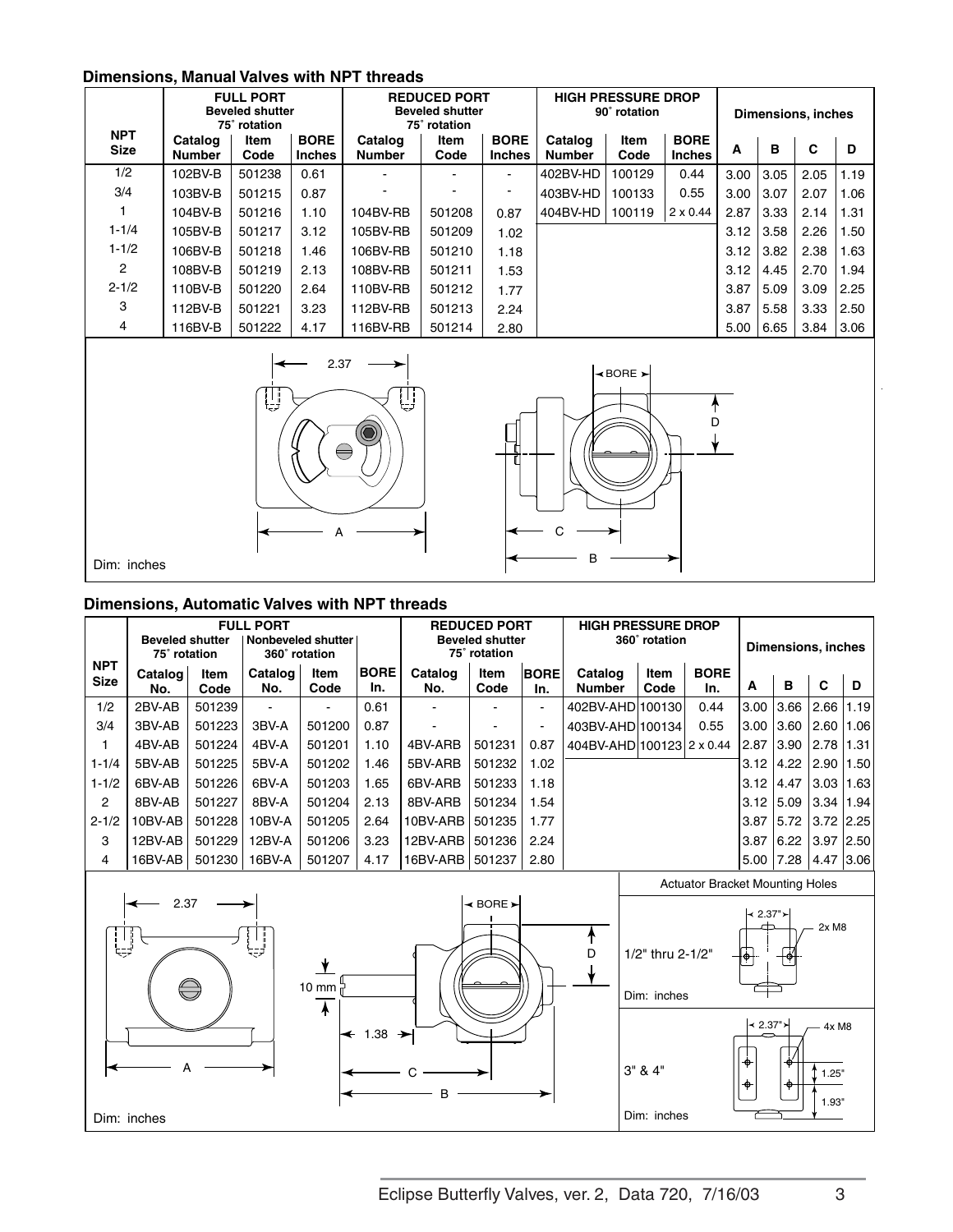# **Rc Model Selection and Capacities**

|                      |                                                                                                                                                                                 |           | <b>Full Port Valves</b>             |                  |                                    |           | <b>Reduced Port Valves</b>          |                  |  |
|----------------------|---------------------------------------------------------------------------------------------------------------------------------------------------------------------------------|-----------|-------------------------------------|------------------|------------------------------------|-----------|-------------------------------------|------------------|--|
|                      | Manual                                                                                                                                                                          |           | Automatic                           |                  | Manual                             |           | Automatic                           |                  |  |
| <b>Rc Size</b>       | Nonbeveled shutter<br>90° rotation                                                                                                                                              |           | Nonbeveled shutter<br>360° rotation |                  | Nonbeveled shutter<br>90° rotation |           | Nonbeveled shutter<br>360° rotation |                  |  |
|                      | Catalog<br>Number                                                                                                                                                               | Item Code | Catalog<br><b>Number</b>            | <b>Item Code</b> | Catalog<br>Number                  | Item Code | Catalog<br><b>Number</b>            | <b>Item Code</b> |  |
| 1/2                  | 102BVM                                                                                                                                                                          | 101103    | 2BVM-A                              | 202081           |                                    |           |                                     |                  |  |
| 3/4                  | 103BVM                                                                                                                                                                          | 101104    | 3BVM-A                              | 101248           | --------                           | --------  |                                     |                  |  |
|                      | 104BVM                                                                                                                                                                          | 101105    | 4BVM-A                              | 101249           | 104BVM-R                           | 101255    | 4BVM-AR                             | 101261           |  |
| $1 - 1/4$            | --------                                                                                                                                                                        | --------  | --------                            | --------         | --------                           | --------  | --------                            | --------         |  |
| $1 - 1/2$            | 106BVM                                                                                                                                                                          | 101106    | 6BVM-A                              | 101250           | 106BVM-R                           | 101256    | 6BVM-AR                             | 101262           |  |
| 2                    | 108BVM                                                                                                                                                                          | 101107    | 8BVM-A                              | 101251           | 108BVM-R                           | 101257    | 8BVM-AR                             | 101263           |  |
| $2 - 1/2$            | 110BVM                                                                                                                                                                          | 101108    | 10BVM-A                             | 101252           | 110BVM-R                           | 101258    | 10BVM-AR                            | 101264           |  |
| 3                    | 112BVM                                                                                                                                                                          | 101109    | 12BVM-A                             | 101253           | 112BVM-R                           | 101259    | 12BVM-AR                            | 101265           |  |
| 4*                   | 116BVM                                                                                                                                                                          | 101110    | 16BVM-A                             | 101254           | 116BVM-R                           | 101260    | 16BVM-AR                            | 101266           |  |
| 6" wafer<br>8" wafer | Note: Selection information for these valves appears on page 2. Wafer BV Valves are not<br>threaded and may be used with DN 150 and DN 200 flanged fittings. Dimensions page 6. |           |                                     |                  |                                    |           |                                     |                  |  |

|                | <b>High Pressure Drop Valve</b> |                                          |               |                  |  |  |  |  |  |
|----------------|---------------------------------|------------------------------------------|---------------|------------------|--|--|--|--|--|
|                | Manual                          |                                          | Automatic     |                  |  |  |  |  |  |
| <b>Rc Size</b> |                                 | Nonbeveled shutter<br>Nonbeveled shutter |               |                  |  |  |  |  |  |
|                | 90° rotation                    |                                          | 360° rotation |                  |  |  |  |  |  |
|                | Catalog                         | Item Code                                | Catalog       | <b>Item Code</b> |  |  |  |  |  |
|                | Number                          |                                          | Number        |                  |  |  |  |  |  |
| 1/2            | 402BVM-HD                       | 100131                                   |               | 100132           |  |  |  |  |  |
| 3/4            | 403BVM-HD                       | 100135                                   | 403BVM-AHD    | 100136           |  |  |  |  |  |
|                | 404BVM-HD                       | 100120                                   | 404BVM-AHD    | 100100           |  |  |  |  |  |

|                    |     | Gas - Sp. Gr.   Natural - .6   Propane - 1.5   Butane - 2.0 |  |
|--------------------|-----|-------------------------------------------------------------|--|
| <b>Multifactor</b> | -29 |                                                             |  |

|                |                                                |                   |       |       |       | <b>Full Port</b>                                     |        |        |        |
|----------------|------------------------------------------------|-------------------|-------|-------|-------|------------------------------------------------------|--------|--------|--------|
| <b>Rc Size</b> | <b>Flow Coefficient</b><br><b>Kv-Full Open</b> |                   |       |       |       | Capacity nm <sup>3</sup> /h air - mbar pressure drop |        |        |        |
|                |                                                |                   | 2     | 3     | 5     | 8                                                    | 10     | 13     | 15     |
| 1/2"           | 4.7                                            | 4                 | 6     | 7     | 9     | 12                                                   | 13     | 15     | 16     |
| 3/4"           | 13.7                                           | $12 \overline{ }$ | 17    | 21    | 27    | 34                                                   | 38     | 43     | 46     |
| 48             | 25.5                                           | 22                | 32    | 39    | 50    | 63                                                   | 70     | 80     | 86     |
| $1 - 1/2"$     | 95.8                                           | 84                | 118   | 145   | 187   | 236                                                  | 264    | 300    | 322    |
| 2"             | 155.0                                          | 136               | 192   | 234   | 302   | 382                                                  | 427    | 486    | 521    |
| $2 - 1/2"$     | 277.0                                          | 242               | 342   | 419   | 541   | 683                                                  | 763    | 868    | 932    |
| з"             | 393.0                                          | 344               | 486   | 595   | 767   | 969                                                  | 1.082  | 1,232  | 1,322  |
| $4"$ *         | 704.0                                          | 615               | 870   | 1.065 | 1.374 | 1.735                                                | 1.938  | 2.207  | 2,368  |
| 6" wafer*      | 2251.0                                         | .968              | 2.782 | 3.405 | 4,392 | 5,548                                                | 6,197  | 7,056  | 7,572  |
| 8" wafer*      | 3637.0                                         | 3.180             | 4.495 | 5.502 | 7.097 | 8.964                                                | 10.013 | 11.400 | 12.234 |

|                |                                                |     |                                                      |     |      | <b>Reduced Port</b> |       |       |       |  |  |  |  |
|----------------|------------------------------------------------|-----|------------------------------------------------------|-----|------|---------------------|-------|-------|-------|--|--|--|--|
| <b>Rc Size</b> | <b>Flow Coefficient</b><br><b>Kv-Full Open</b> |     | Capacity nm <sup>3</sup> /h air - mbar pressure drop |     |      |                     |       |       |       |  |  |  |  |
|                |                                                |     | $\mathbf{2}$                                         | 3   | 5    | 8                   | 10    | 13    | 15    |  |  |  |  |
| 4.81           | 12.1                                           |     | 15                                                   | 18  | 24   | 30                  | 33    | 38    | 41    |  |  |  |  |
| $1 - 1/2"$     | 27.0                                           | 24  | 33                                                   | 41  | 53   | 67                  | 74    | 85    | 91    |  |  |  |  |
| "פ             | 53.9                                           | 47  | 67                                                   | 82  | 105  | 133                 | 148   | 169   | 181   |  |  |  |  |
| $2 - 1/2"$     | 75.9                                           | 66  | 94                                                   | 115 | 148  | 187                 | 209   | 238   | 255   |  |  |  |  |
| з"             | 128.0                                          | 112 | 158                                                  | 194 | 250  | 315                 | 352   | 401   | 431   |  |  |  |  |
| 4"*            | 210.0                                          | 184 | 260                                                  | 318 | 410  | 518                 | 578   | 658   | 706   |  |  |  |  |
| 6" wafer*      | 479.0                                          | 419 | 592                                                  | 725 | 935  | 1,181               | 1.319 | 1,501 | 1,611 |  |  |  |  |
| 8" wafer*      | 625.0                                          | 546 | 772                                                  | 946 | .220 | 1,540               | 1.721 | 1,959 | 2,102 |  |  |  |  |

|                |                                                |     | <b>High Pressure Drop</b>                            |     |     |     |     |      |      |  |  |  |  |
|----------------|------------------------------------------------|-----|------------------------------------------------------|-----|-----|-----|-----|------|------|--|--|--|--|
| <b>Rc Size</b> | <b>Flow Coefficient</b><br><b>Kv-Full Open</b> |     | Capacity nm <sup>3</sup> /h air - mbar pressure drop |     |     |     |     |      |      |  |  |  |  |
|                |                                                |     | 2                                                    | 3   | 5   | 8   | 10  | 13   | 15   |  |  |  |  |
| 1/2"           | 2.3                                            | 2.0 | 2.8                                                  | 3.5 | 4.5 | 5.7 | 6.3 | 7.2  |      |  |  |  |  |
| 3/4"           | 2.8                                            | 2.4 | 3.5                                                  | 4.2 | 5.5 | 6.9 | 7.7 | 8.8  | 9.4  |  |  |  |  |
| -4.11          | 3.6                                            | 3.1 | 4.4                                                  | 5.4 | 7.0 | 8.9 | 9.9 | 11.3 | 12.7 |  |  |  |  |

\* 4" screwed valve not approved for European use.

6" and 8" wafer type may be used with DN150 and DN200 flanged fittings.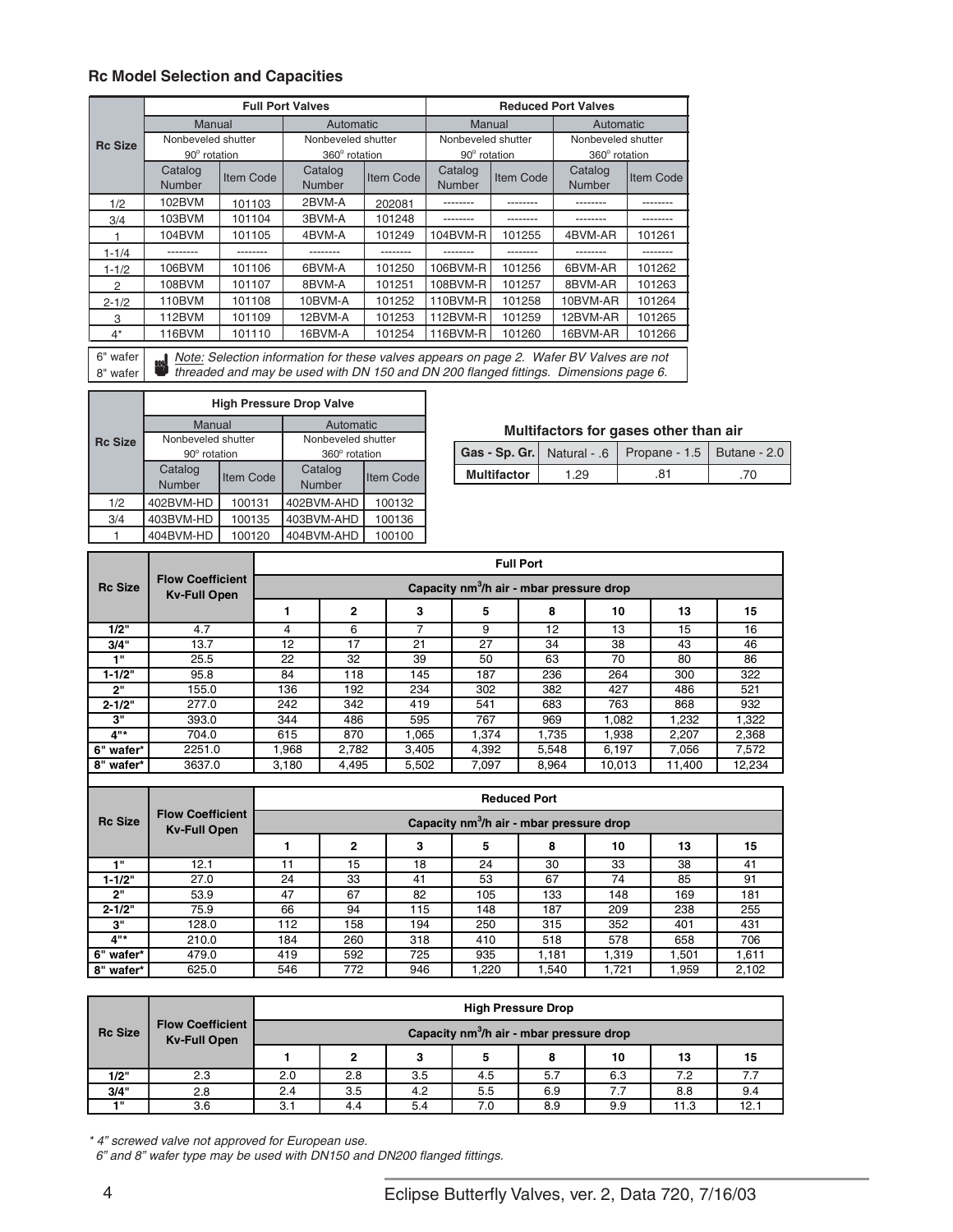# **Dimensions, Manual Valves with Rc threads**

| Rc<br><b>Size</b> |                          | <b>FULL PORT</b><br>Nonbeveled shutter<br>90° rotation                                                          |                   |                          | <b>REDUCED PORT</b><br>Nonbeveled shutter<br>90° rotation |                   |                          | <b>HIGH PRESSURE DROP</b><br>90° rotation |                   |      | Dimensions, mm |      |      |
|-------------------|--------------------------|-----------------------------------------------------------------------------------------------------------------|-------------------|--------------------------|-----------------------------------------------------------|-------------------|--------------------------|-------------------------------------------|-------------------|------|----------------|------|------|
|                   | Catalog<br><b>Number</b> | Item<br>Code                                                                                                    | <b>BORE</b><br>mm | Catalog<br><b>Number</b> | Item<br>Code                                              | <b>BORE</b><br>mm | Catalog<br><b>Number</b> | Item<br>Code                              | <b>BORE</b><br>mm | A    | в              | C    | D    |
| 1/2               | 102BVM                   | 101103                                                                                                          | 15.5              |                          |                                                           | ÷.                | 402BVM-HD                | 100131                                    | 11.1              | 76.2 | 77.5           | 52.1 | 30.2 |
| 3/4               | 103BVM                   | 101104                                                                                                          | 22                |                          |                                                           | ٠                 | 403BVM-HD                | 100135                                    | 13.9              | 76.2 | 77.9           | 52.5 | 27.0 |
|                   | 104BVM                   | 101105                                                                                                          | 28                | 104BVM-R                 | 101255                                                    | 22                | 404BVM-HD                | 100120                                    | $2 \times 11.1$   | 73.0 | 84.7           | 54.5 | 33.3 |
| $1 - 1/2$         | 106BVM                   | 101106                                                                                                          | 42                | 106BVM-R                 | 101256                                                    | 30                |                          |                                           |                   | 79.4 | 97.0           | 60.5 | 41.3 |
| $\overline{2}$    | 108BVM                   | 101107                                                                                                          | 54                | 108BVM-R                 | 101257                                                    | 39                |                          |                                           |                   |      | 79.4 113.0     | 68.5 | 49.2 |
| $2 - 1/2$         | 110BVM                   | 101108                                                                                                          | 67                | 110BVM-R                 | 101258                                                    | 45                |                          |                                           |                   |      | 98.4 129.2     | 78.5 | 57.2 |
| 3                 | 112BVM                   | 101109                                                                                                          | 82                | 112BVM-R                 | 101259                                                    | 57                |                          |                                           |                   |      | 98.4 141.7     | 84.5 | 63.5 |
| 4                 | 116BVM                   | 101110                                                                                                          | 106               | 116BVM-R                 | 101260                                                    | 71                |                          |                                           |                   |      | 127.0   168.9  | 97.5 | 77.8 |
|                   |                          | the contract of the contract of the contract of the contract of the contract of the contract of the contract of |                   |                          |                                                           |                   |                          |                                           |                   |      |                |      |      |





#### **Dimensions, Automatic Valves with Rc Threads**

|                   |                          | <b>FULL PORT</b><br>Nonbeveled shutter<br>360° rotation |                   | <b>REDUCED PORT</b><br>Nonbeveled shutter<br>360° rotation |              |                          | <b>HIGH PRESSURE DROP</b><br>360° rotation |              |                   | Dimensions, mm |                |       |      |
|-------------------|--------------------------|---------------------------------------------------------|-------------------|------------------------------------------------------------|--------------|--------------------------|--------------------------------------------|--------------|-------------------|----------------|----------------|-------|------|
| Rc<br><b>Size</b> | Catalog<br><b>Number</b> | Item<br>Code                                            | <b>BORE</b><br>mm | Catalog<br><b>Number</b>                                   | Item<br>Code | <b>BORE</b><br>mm        | Catalog<br><b>Number</b>                   | Item<br>Code | <b>BORE</b><br>mm | A              | в              | C     | D    |
| 1/2               | 2BVM-A                   | 202081                                                  | 15.5              | $\sim$                                                     |              | $\blacksquare$           | 1402BVM-AHD I                              | 100132       | 11.1              | 76.2           | 93.0           | 67.7  | 30.2 |
| 3/4               | 3BVM-A                   | 101248                                                  | 22                | $\overline{\phantom{0}}$                                   |              | $\overline{\phantom{a}}$ | 1403BVM-AHD I                              | 100136       | 13.9              | 76.2           | 91.3           | 65.9  | 27.0 |
| 1                 | 4BVM-A                   | 101249                                                  | 28                | 4BVM-AR                                                    | 101261       | 22                       | 404BVM-AHD 100100 2 x 11.1                 |              |                   | 73.0           | 99.2           | 70.6  | 33.3 |
| $1 - 1/2$         | 6BVM-A                   | 101250                                                  | 42                | 6BVM-AR                                                    | 101262       | 30                       |                                            |              |                   | 79.4           | 113.5          | 77.0  | 41.3 |
| 2                 | 8BVM-A                   | 101251                                                  | 54                | 8BVM-AR                                                    | 101263       | 39                       |                                            |              |                   |                | 79.4 129.4     | 84.9  | 49.2 |
| $2 - 1/2$         | 10BVM-A                  | 101252                                                  | 67                | 10BVM-AR 101264                                            |              | 45                       |                                            |              |                   |                | $98.4$   145.3 | 94.5  | 57.2 |
| 3                 | 12BVM-A                  | 101253                                                  | 82                | 12BVM-AR   101265                                          |              | 57                       |                                            |              |                   | 98.4           | 158.0          | 100.8 | 63.5 |
| 4                 | 16BVM-A                  | 101254                                                  | 106               | 16BVM-AR 101266                                            |              | 71                       |                                            |              |                   | 127.0          | 184.9          | 113.5 | 77.8 |

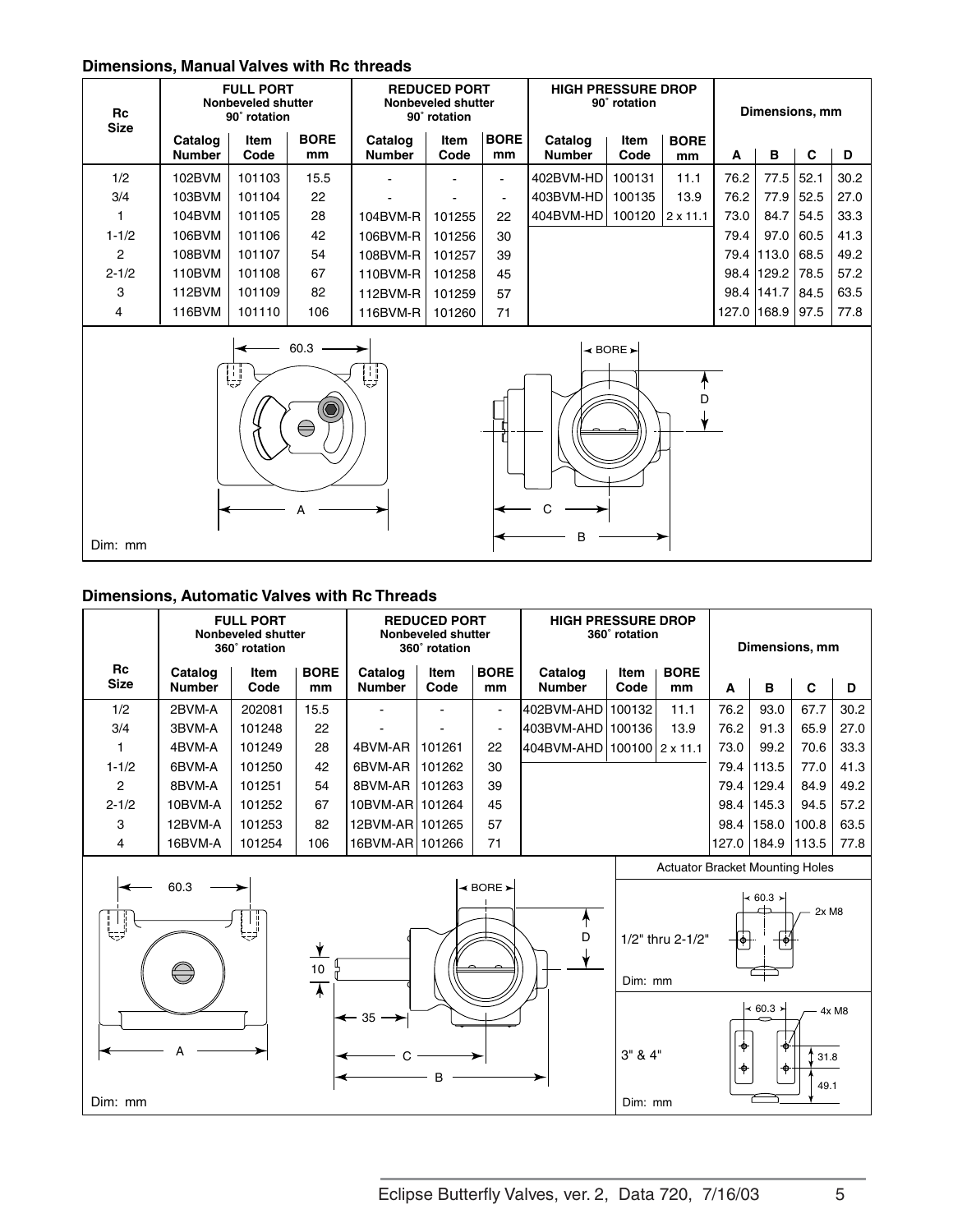# **Dimensions, Wafer type valves**

**Manual valves**





|             |                            |              |            | <b>Dimensions</b><br>mm (in)<br>Approx |            |             |             |              |            |              |                 |  |
|-------------|----------------------------|--------------|------------|----------------------------------------|------------|-------------|-------------|--------------|------------|--------------|-----------------|--|
| <b>Size</b> | Cat.<br>No.                | Item<br>Code | Α          | в                                      | C          | D           | Е           | F            | G          | Port<br>Dia. | Wqt.<br>kg (lb) |  |
|             | <b>Full Port Manual</b>    |              |            |                                        |            |             |             |              |            |              |                 |  |
| 6"          | 124BV-B                    | 500915       | 162 (6.38) | 57 (2.25)                              | 148 (5.81) | 257 (10.13) | 289 (11.38) | (3.81)<br>97 | 117 (4.63) | 152 (6.00)   | 13 (28)         |  |
| 8"          | 132BV-B                    | 500913       | 162 (6.38) | 57 (2.25)                              | 178 (7.00) | 317 (12.47) | 351 (13.81) | 206 (8.13)   | 130 (5.13) | 203 (8.00)   | 16 (36)         |  |
|             | <b>Reduced Port Manual</b> |              |            |                                        |            |             |             |              |            |              |                 |  |
| 6"          | 124BV-RB 500690            |              | 162 (6.38) | 57 (2.25)                              | 148 (5.81) | 257 (10.13) | 289 (11.38) | (3.81)<br>97 | 117 (4.63) | 108 (4.25)   | 16 (35)         |  |
| 8"          | 132BV-RB 500691            |              | 162 (6.38) | 57 (2.25)                              | 178 (7.00) | 317 (12.47) | 351 (13.81) | 206 (8.13)   | 130 (5.13) | 130 (5.12)   | 23(50)          |  |



|             |                          |              |            | Dimensions mm (in)<br>Approx |            |             |             |              |            |              |                 |  |
|-------------|--------------------------|--------------|------------|------------------------------|------------|-------------|-------------|--------------|------------|--------------|-----------------|--|
| <b>Size</b> | Cat.<br>No.              | Item<br>Code | Α          | в                            | С          | D           | Е           | F            | G          | Port<br>Dia. | Wqt.<br>kg (lb) |  |
|             | <b>Full Port Auto</b>    |              |            |                              |            |             |             |              |            |              |                 |  |
| 6"          | 24BV-AB                  | 500998       | 162 (6.38) | 83 (3.25)                    | 157 (6.18) | 257 (10.13) | 289 (11.38) | (3.81)<br>97 | 162 (6.38) | 152 (6.00)   | 13 (28)         |  |
| 8"          | 32BV-AB                  | 500999       | 162 (6.38) | 83 (3.25)                    | 187 (7.38) | 317 (12.47) | 351 (13.83) | 206 (8.13)   | 193 (7.60) | 203 (8.00)   | 16 (36)         |  |
|             | <b>Reduced Port Auto</b> |              |            |                              |            |             |             |              |            |              |                 |  |
|             | 6" 24BV-ARB 500975       |              | 162 (6.38) | 83 (3.25)                    | 157 (6.18) | 257 (10.13) | 289 (11.38) | (3.81)<br>97 | 162 (6.38) | 108 (4.25)   | 16(35)          |  |
|             | 8" 32BV-ARB 500976       |              | 162 (6.38) | 83 (3.25)                    | 187 (7.38) | 317 (12.47) | 351 (13.81) | 206 (8.13)   | 193 (7.60) | 130 (5.12)   | 23(50)          |  |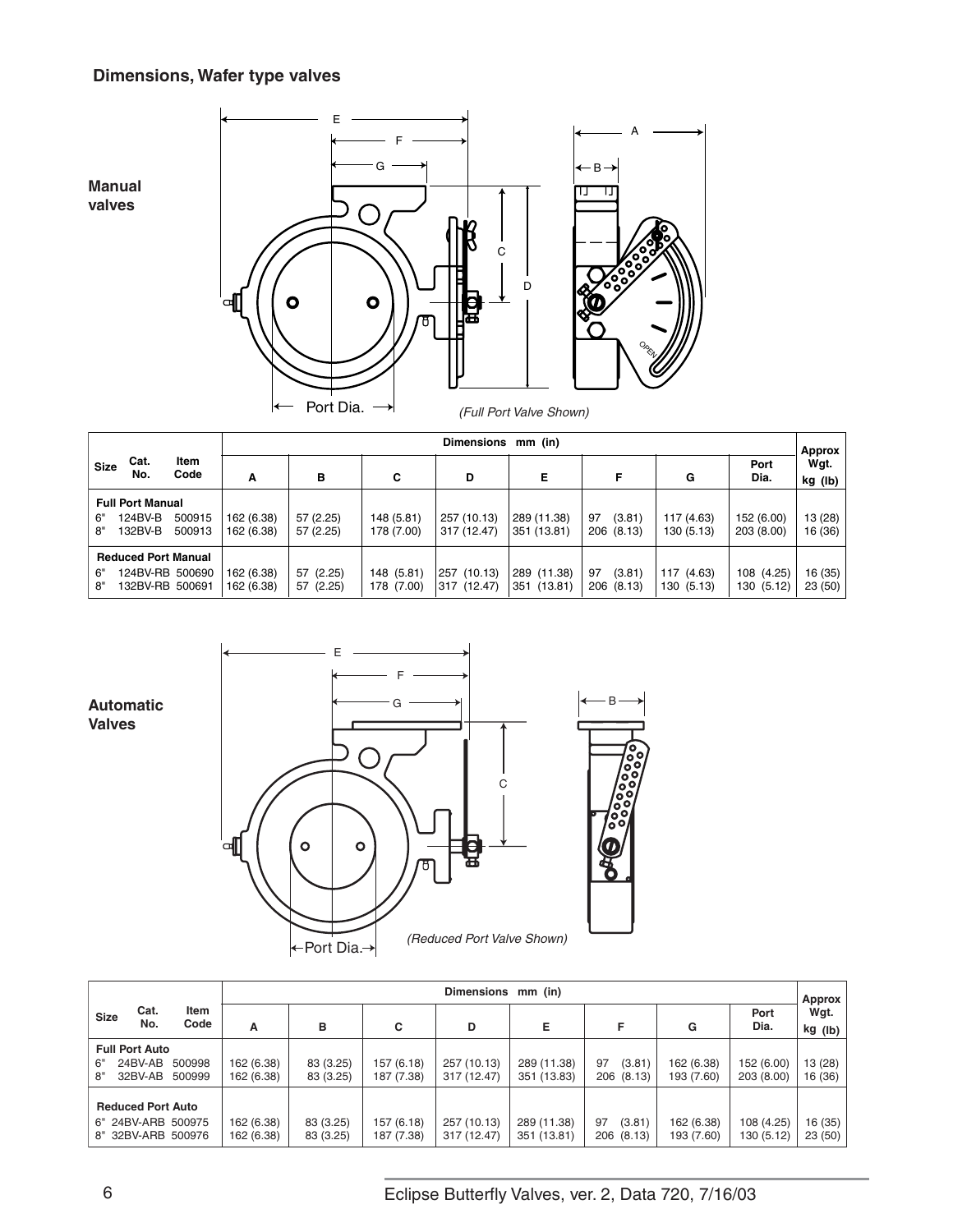#### **Accessories for automatic BV's**

|                                             | Kit              |               | <b>Major Components</b> |          |           |
|---------------------------------------------|------------------|---------------|-------------------------|----------|-----------|
| <b>Control Motor Mounting Kits</b>          | <b>Item Code</b> | Bracket       | <b>Control Rod</b>      | Coupling | Crank Arm |
| <b>Eclipse Rotary Actuator</b>              |                  |               |                         |          |           |
| RH mount, 1/2 thru 4, ver. 1                | 100124           | 21695         |                         | 20697    |           |
| LH mount, 1/2 thru 4, ver. 1                | 100125           | 21696         |                         | 20697    | Crank     |
| RH mount, 1/2 thru 4, ver. 2                | 100127           | 21695         | Rod not                 | 21048    | arms      |
| LH mount, 1/2 thru 4, ver. 2                | 100128           | 21696         | required                | 21048    | not       |
| Perpendicular mount, 1/2 thru 1-1/2, ver. 2 | 100190           | 21934         |                         | 21048    | required  |
| Perpendicular mount, 2 & 2-1/2, ver. 2      | 100191           | 21935         |                         | 21048    |           |
| Perpendicular mount, 3 & 4, ver. 2          | 100192           | 21936         |                         | 21048    |           |
| <b>EMP/EMA, Honeywell</b>                   |                  |               |                         |          |           |
| $1/2$ thru 4 ver. 1                         | 500928           | 13095         | 12730-1                 | 14264    | 500527    |
| $1/2$ thru 4 ver, 2                         | 100099           | 13095         | 12730-1                 | 14264    | 102265    |
| 6 and 8 valves                              | 500928-1         | 13095         | 12730-2                 | 14264    | 500537    |
| Honeywell M640 & M940                       |                  |               |                         |          |           |
| $1/2$ thru 4 ver. 1                         | 500758           | 13095 & 12758 | 12730-1                 | 14264    | 500527    |
| $1/2$ thru 4 ver, 2                         | 120079           | 13095 & 12758 | 12730-1                 | 14264    | 102265    |
|                                             |                  |               |                         |          |           |

**Notes:** 

• Each Eclipse ver. 2 automatic BV is sold with a Control Motor Arm, Item Code 102265.

• Control Motor Mounting Kits contain brackets, couplings and misc. screws & washers.

• The kits used with EMP/EMA and Honeywell valves also contain a control rod and crank arm.

• These mounting kits are designed to work with a majority of installations. Some applications

may require special components.

• Not all kit components are available for individual sale.

• Contact the factory or your Eclipse representative for more detailed information.







**Powder coated mild steel, 3.4mm (0.13) nominal thickness.**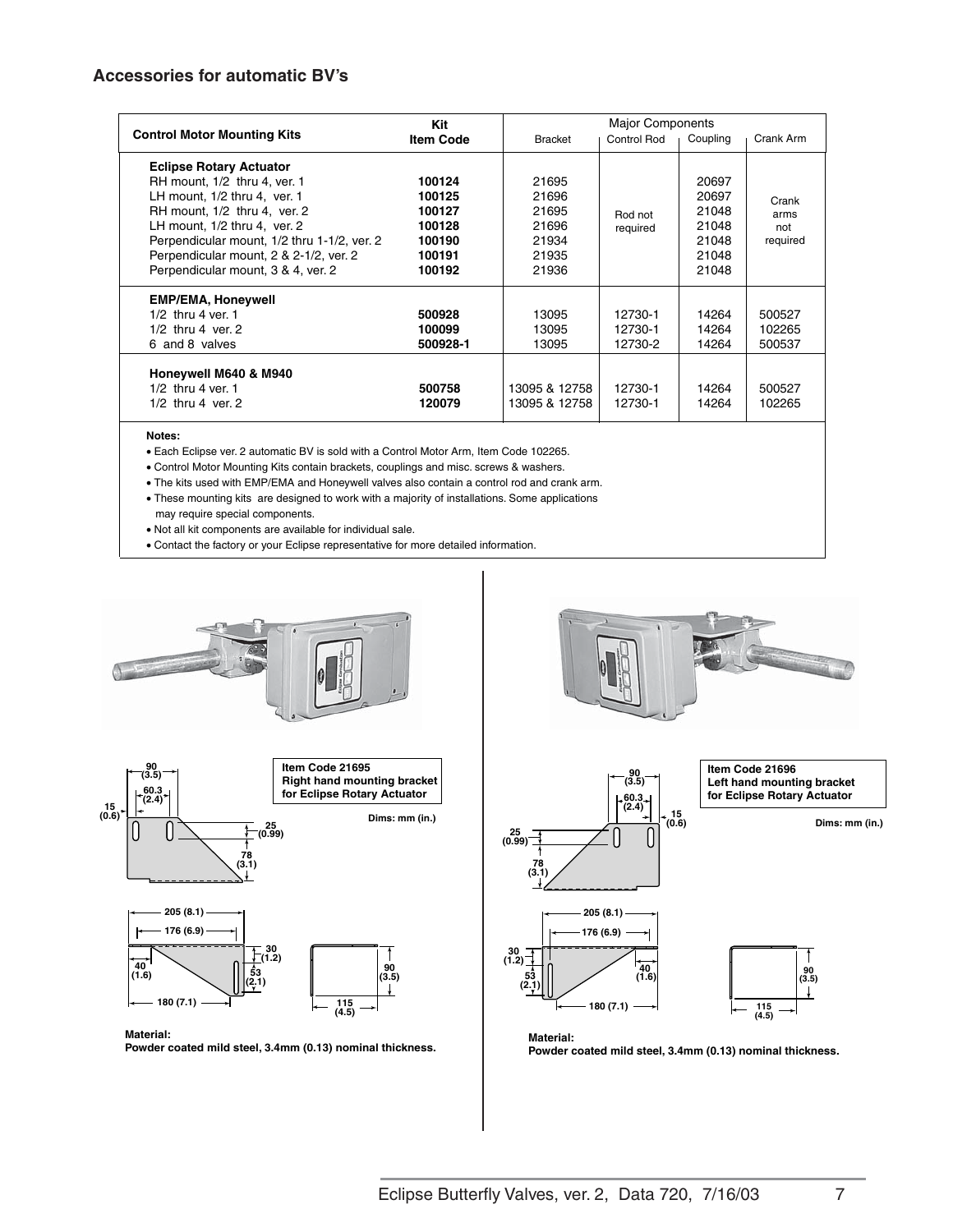# **Accessories for automatic BV's (continued)**

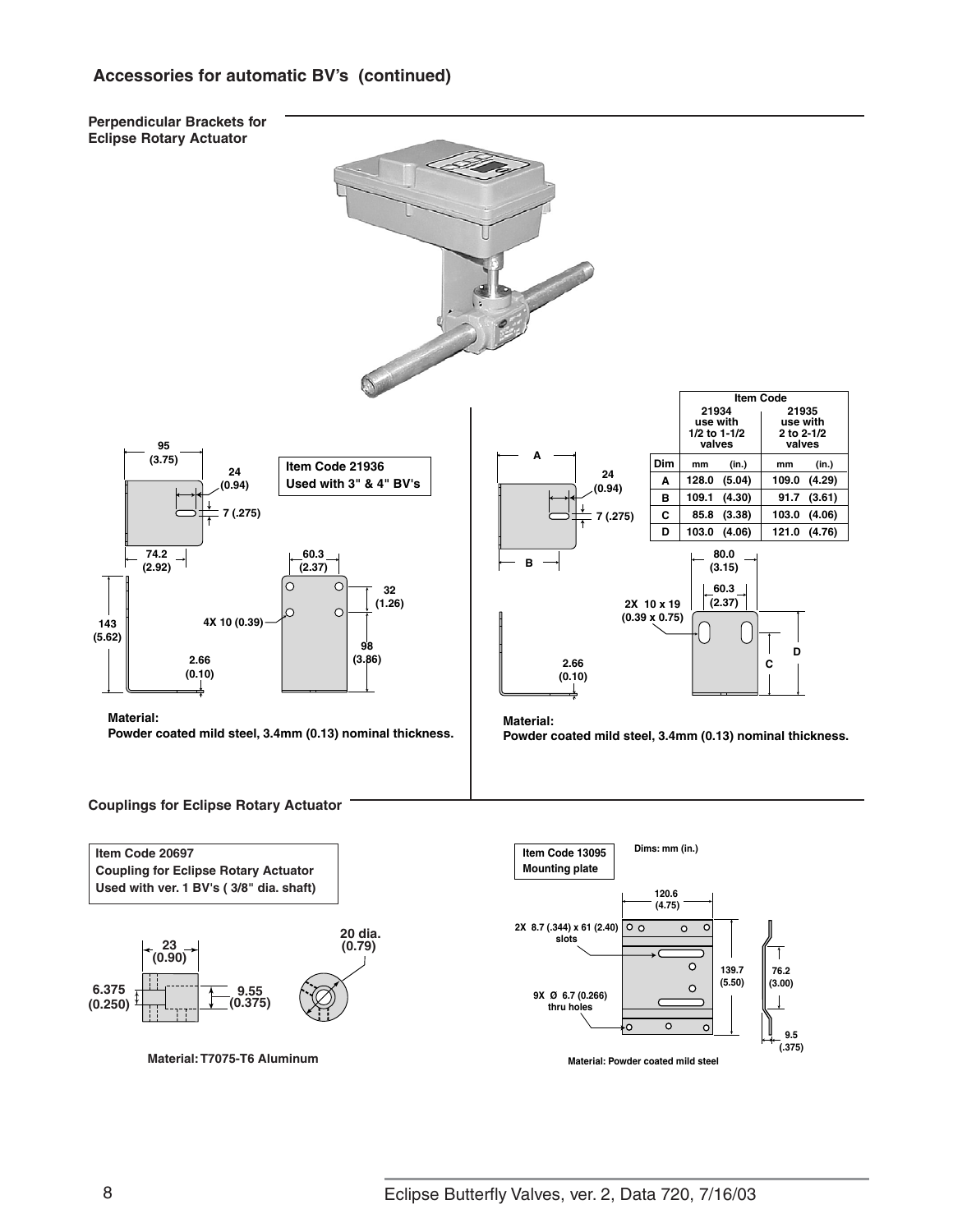# **Accessories for automatic BV's (continued)**

#### **Crank arms for general use**





| Materials: Zinc plated carbon steel |  |  |
|-------------------------------------|--|--|
|                                     |  |  |

|                        | Linkage control rods          |     |       | Dia.   | Item    |     | Length |
|------------------------|-------------------------------|-----|-------|--------|---------|-----|--------|
|                        |                               |     |       | Inches | Code    | In. | (mm)   |
|                        | Zinc plated cold rolled steel |     |       |        | 10175-1 | 12  | (305)  |
|                        |                               |     |       |        | 10175-2 | 15  | (381)  |
| Dia.<br>Length<br>Item |                               |     |       |        | 10175-3 | 18  | (457)  |
| Inches                 | Code                          | In. | (mm)  |        | 10175-4 | 24  | (610)  |
|                        | 12730                         | 8   | (203) | 1/2    | 10175-5 | 30  | (762)  |
|                        | 12730-1                       | 10  | (254) |        | 10175-6 | 36  | (914)  |
| 5/16                   | 12730-2                       | 15  | (381) |        | 10175-7 | 48  | (1219) |
|                        | 12730-3                       | 24  | (610) |        | 10175-8 | 60  | (1524) |
|                        | 12730-5                       | 6   | (152) |        | 10175-9 | 72  | (1829) |

#### **Mounting plates for Honeywell and EMP/EMA actuators**



**Material: Powder coated mild steel**

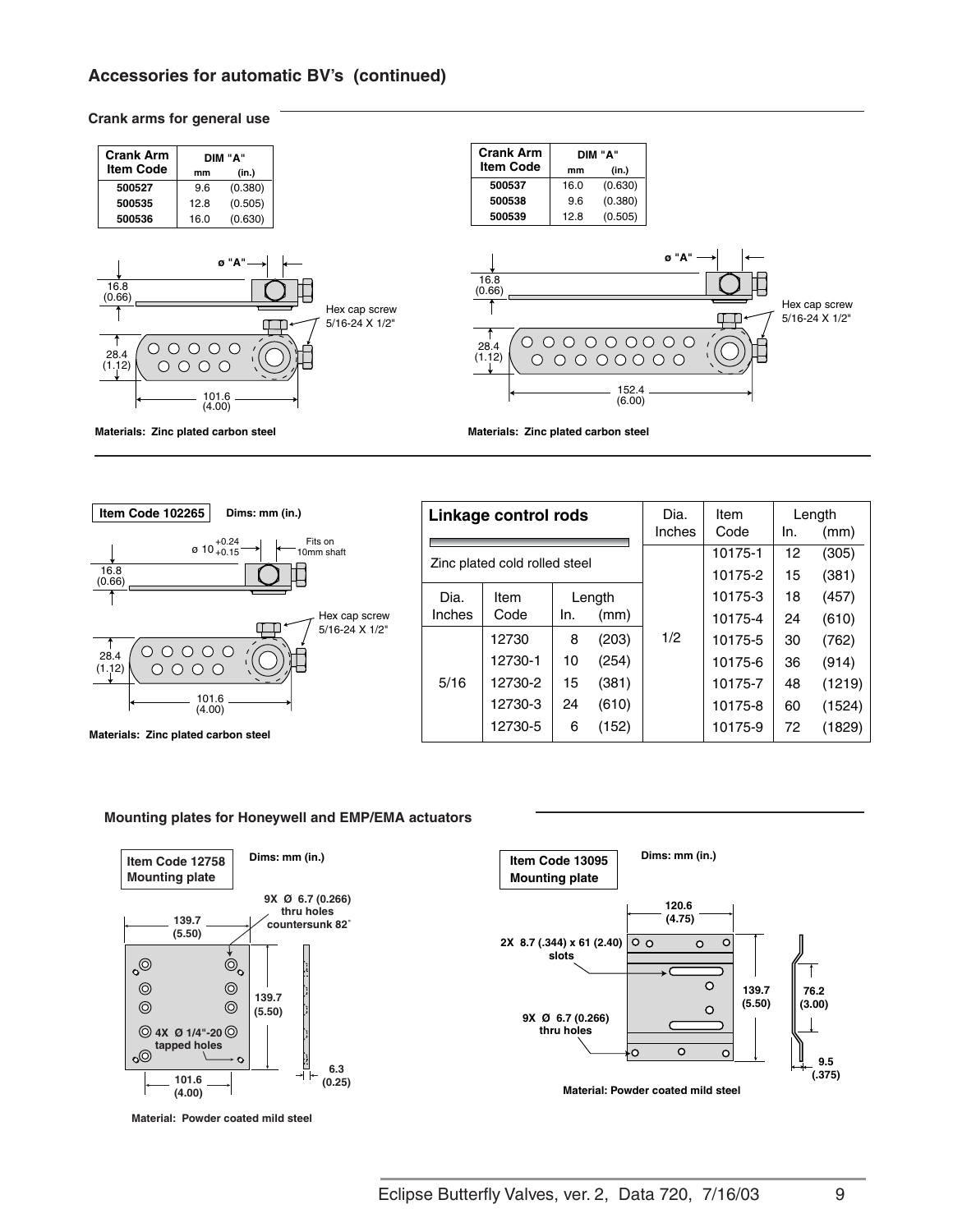#### **Control Motors**

| <b>Model</b>                                          | <b>Eclipse</b><br><b>Item Code</b> | <b>Stroke</b><br><b>Degrees</b> | Timina<br><b>Seconds</b> | <b>Torque</b><br>in-Lb | <b>Volts</b>                   | <b>Electrical</b><br>Hz. Amps |            | <b>Auxiliary</b><br>Switch <sup>3</sup> | Code  | <b>Crank Arm</b><br>Item Included<br>w/Motor |
|-------------------------------------------------------|------------------------------------|---------------------------------|--------------------------|------------------------|--------------------------------|-------------------------------|------------|-----------------------------------------|-------|----------------------------------------------|
| <b>Eclipse Rotary Actuator</b>                        |                                    |                                 |                          |                        |                                |                               |            |                                         |       |                                              |
| Std. keypad<br>Keypad inverted 180°                   | ACT004A1A1A1AX<br>ACT004A2A1A1AX   | 90<br>90                        | 18<br>18                 | 30<br>30               | 110/120 50/60<br>110/120 50/60 |                               | .04<br>.04 | 2<br>$\overline{2}$                     |       | Mounts directly<br>to shaft                  |
| <b>Two Position</b>                                   |                                    |                                 |                          |                        |                                |                               |            |                                         |       |                                              |
| <b>EMA</b>                                            |                                    |                                 |                          |                        |                                |                               |            |                                         |       |                                              |
| <b>EMA-405</b>                                        | 12616                              | 180                             | 20                       | 16                     | 120                            | 60                            | .4         | No                                      | 15181 | Yes                                          |
| EMA-405-1                                             | 10916                              | 90                              | 10                       | 16                     | 120                            | 60                            | .4         | No                                      | 15181 | Yes                                          |
| EMA-418-1                                             | 10912                              | 90                              | 10                       | 60                     | 120                            | 60                            | .9         | No                                      | 15181 | Yes                                          |
| Honeywell M6184 A 1015                                | 10826                              | 90                              | 30                       | 150                    | 24                             | 60                            | .9         | No                                      | 18093 | No                                           |
| <b>Position Proportioning with Slidewire Feedback</b> |                                    |                                 |                          |                        |                                |                               |            |                                         |       |                                              |
| <b>EMP</b>                                            |                                    |                                 |                          |                        |                                |                               |            |                                         |       |                                              |
| $EMP-423-1$                                           | 12618                              | 90                              | 12                       | 60                     | 120                            | 60                            | .65        | Yes                                     | 15181 | Yes                                          |
| $EMP-424-1$ <sup>1</sup>                              | 12622                              | 90                              | $12^2$                   | 60                     | 120                            | 60                            | .65        | Yes                                     | 15181 | Yes                                          |
| $EMP-453-1$ <sup>1</sup>                              | 12632                              | 90                              | 40                       | 220                    | 120                            | 60                            | .65        | Yes                                     | 15181 | Yes                                          |
| $FMP-454-1$ <sup>1</sup>                              | 12634                              | 90                              | $40^2$                   | 220                    | 120                            | 60                            | 1.80       | Yes                                     | 15181 | Yes                                          |
| <b>Potentiometer Slaved Proportioning</b>             |                                    |                                 |                          |                        |                                |                               |            |                                         |       |                                              |
| <b>EMP</b>                                            |                                    |                                 |                          |                        |                                |                               |            |                                         |       |                                              |
| EMP-423-2                                             | 12640                              | 90                              | 12                       | 60                     | 120                            | 60                            | .65        | Yes                                     | 15181 | Yes                                          |
| EMP-424-2                                             | 12642                              | 90                              | $12^2$                   | 60                     | 120                            | 60                            | .65        | Yes                                     | 15181 | Yes                                          |
| EMP-453-2                                             | 12646                              | 90                              | 40                       | 220                    | 120                            | 60                            | .65        | Yes                                     | 15181 | Yes                                          |
| EMP-454-2                                             | 12651                              | 90                              | $40^2$                   | 220                    | 120                            | 60                            | .65        | Yes                                     | 15181 | Yes                                          |
| Honeywell                                             |                                    |                                 |                          |                        |                                |                               |            |                                         |       |                                              |
| M9494 D 1000 <sup>4</sup>                             | 16107                              | 90/160                          | 60/120                   | 300                    | 24                             | 50/60                         | 0.8        | No                                      | 18093 | No                                           |
| M9484 D 1002 <sup>4</sup>                             | 15800-4                            | 90/160                          | 15/30                    | 75                     | 24                             | 50/60                         | 0.8        | No                                      | 18093 | No                                           |
| M9484 D 1028 <sup>4</sup>                             | 17997                              | 90/160                          | 30/60                    | 150                    | 24                             | 50/60                         | 0.8        | No                                      | 18093 | No                                           |
| Proportioning, 4-20mA, Weathertight                   |                                    |                                 |                          |                        |                                |                               |            |                                         |       |                                              |
| <b>EMP</b>                                            |                                    |                                 |                          |                        |                                |                               |            |                                         |       |                                              |
| EMP-423-4                                             | 22755                              | 90                              | 12                       | 60                     | 120                            | 60                            | .65        | Yes                                     | 15181 | Yes                                          |
| EMP-424-4                                             | 22735                              | 90                              | $12^2$                   | 60                     | 120                            | 60                            | .65        | Yes                                     | 15181 | Yes                                          |
| EMP-453-4                                             | 22756                              | 90                              | 40                       | 220                    | 120                            | 60                            | .65        | Yes                                     | 15181 | Yes                                          |
| EMP-454-4                                             | 22757                              | 90                              | 40 <sup>2</sup>          | 220                    | 120                            | 60                            | .65        | Yes                                     | 15181 | Yes                                          |
| Honeywell                                             |                                    |                                 |                          |                        |                                |                               |            |                                         |       |                                              |
| M7284 A 1004                                          | 12200                              | 90                              | 30                       | 150                    | 120                            | 50/60                         | .65        | No                                      | 18093 | No                                           |

**Notes:**

 $1$  Can be used as two position if internal slidewire is not connected

<sup>2</sup> Timing can be increased (slower rotation) up to approximately ten times this rating by turning a slotted adjustment screw located on the outside of the case.

<sup>3</sup> Rotary actuator=SPST, 120VAC, 0.2A inductive, 0.4 non-inductive EMP=SPDT, 120VAC, 5.8A inductive, 12A non-inductive. 240VAC, 2.9A inductive, 6A non-inductive

4 Can be used with 4-20mA signal with Item Code 12740 resisistor kit.

#### **Control Motor Accessories**

| <b>Eclipse</b><br><b>Item Code</b> | <b>Description</b>         | <b>Eclipse</b><br><b>Item Code</b> | <b>Description</b>                                      |  |  |  |  |
|------------------------------------|----------------------------|------------------------------------|---------------------------------------------------------|--|--|--|--|
| <b>EMP/EMA Only</b>                |                            | <b>Honeywell Only</b>              |                                                         |  |  |  |  |
| 12674                              | Auxiliary slidewire kit.   | 14892                              | 120 to 24VAC transformer.                               |  |  |  |  |
| 12670                              | Auxiliary switch kit.      |                                    | Mounts ininternally                                     |  |  |  |  |
| 12676                              | Weather resistant cover    | 16291                              | Transformer, step down<br>120/50/60/25V secondary 40 VA |  |  |  |  |
| 12677                              | Paralleling relay.         | 11946                              | Adapter bracket                                         |  |  |  |  |
| 12707                              | 135 ohm, 90° slidewire.    | 12659                              | Screw terminal kit                                      |  |  |  |  |
| 15766-2                            | Converter, 4-20mA, for EMP | 12740                              | Resistor kit                                            |  |  |  |  |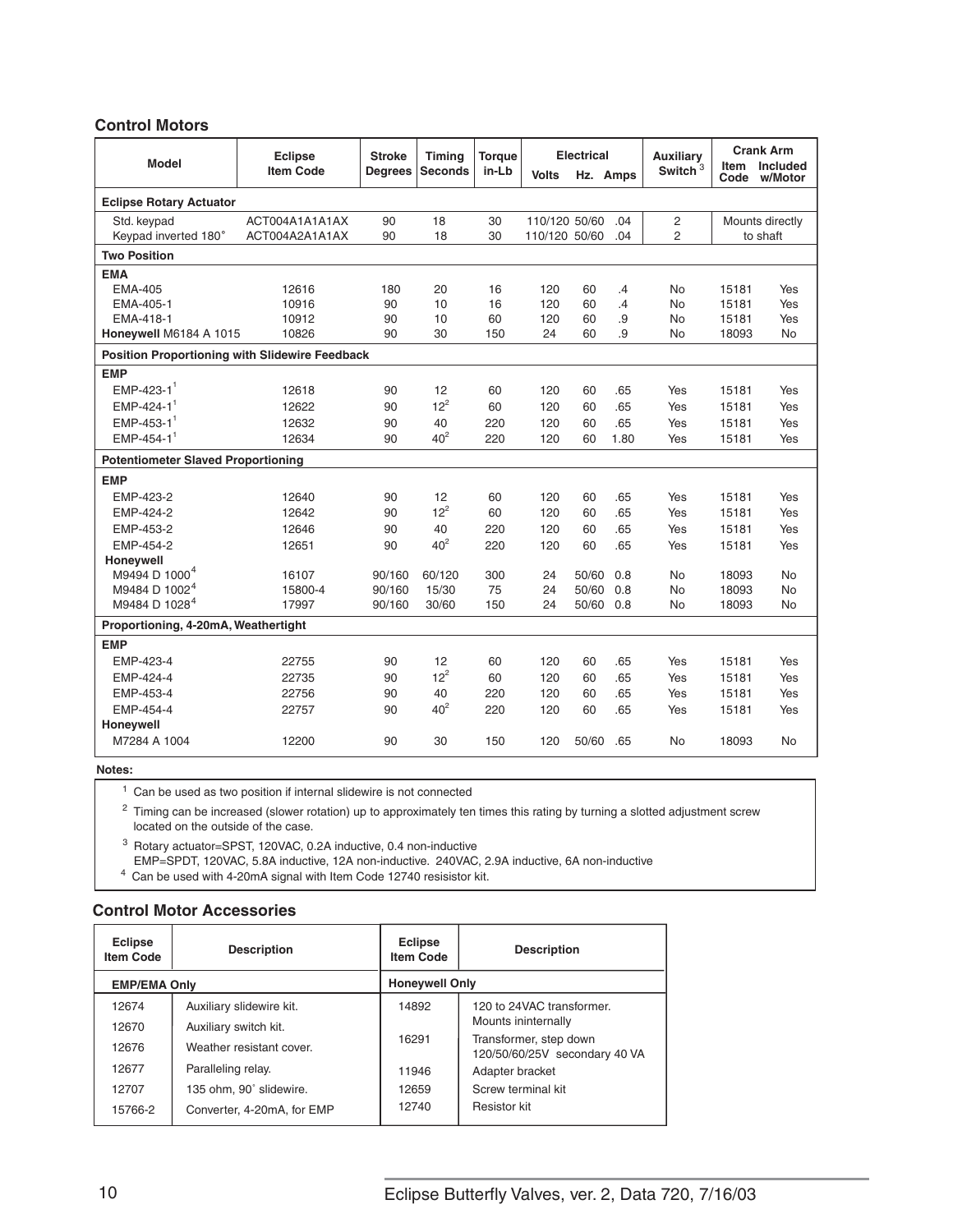# **Swivel Connectors for 5/16" Diameter Control Rods**



# **for 1/2" Diameter Control Rods**